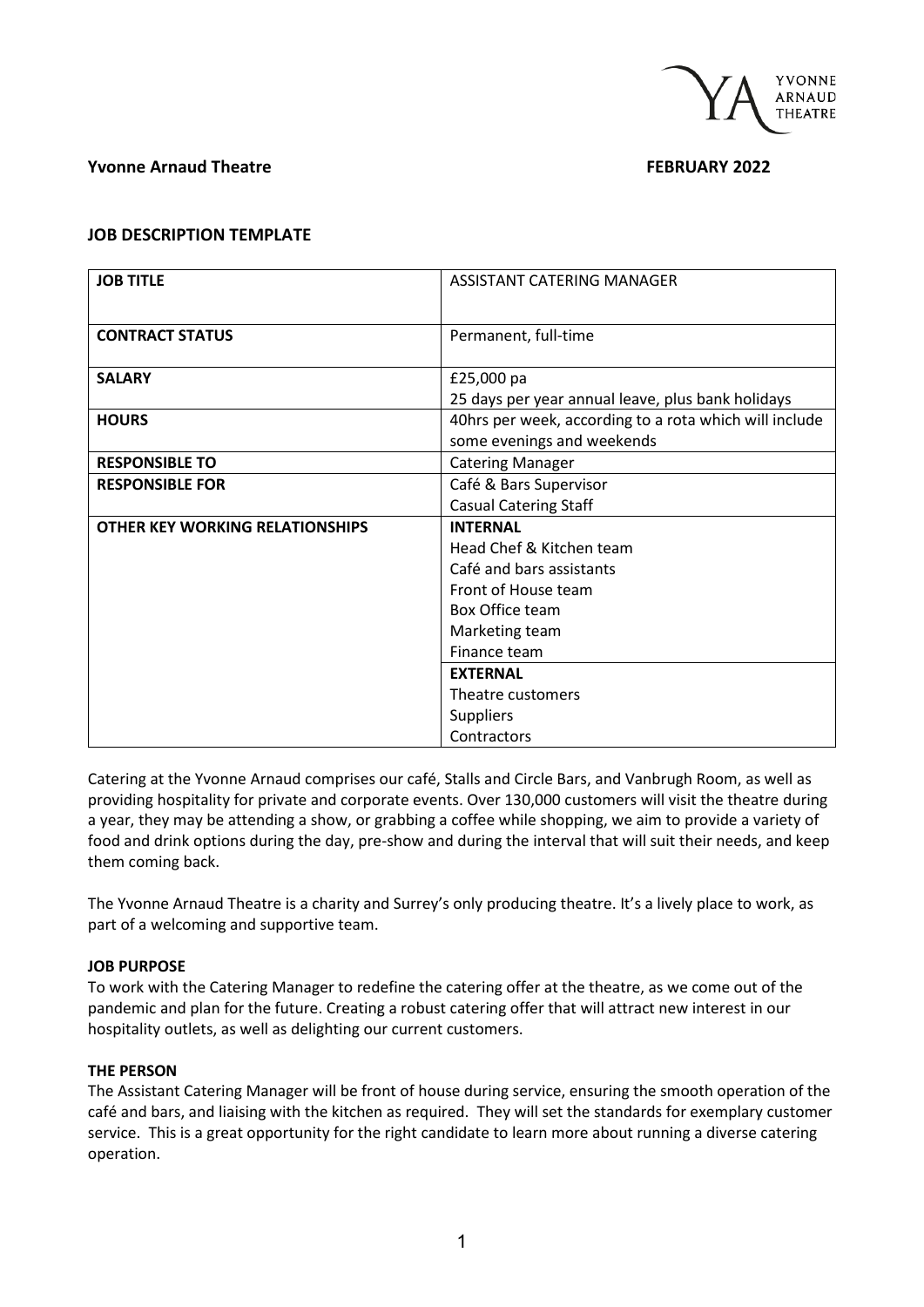### **DUTIES & RESPONSIBILITIES**

- To support the Catering Manager in the successful running of the theatre's café, bars and related activities.
- To oversee Front of House Catering team members, ensuring the highest standards of customer service
- To ensure that all food, drinks and service exceed the specified standards
- To ensure that all stocks are to the required levels, and that stock reports are adhered to
- To maintain good liaison, communication and working relationships with all management, staff and Patrons
- To lead by example in all aspects of working procedures
- To comply with all aspects of Health and Hygiene, Health and Safety, Equal Opportunities Policy, and Emergency procedures, and any other legislation as laid down by the Company
- To report all illness, faulty equipment and any other item of cause to the Catering Manager
- To resolve any staff grievance, or guest complaint which may arise, and deal with accordingly
- To aid all members of staff when the need arises, and staff accordingly to anticipated demand
- To operate all procedures to the best of your ability and to ensure that all staff are working to the best of their ability
- To ensure all company cash handling procedures are adhered to at all times

# **Other**

- Demonstrate an understanding of the Theatre's values, ethos and mission and to promote these through everyday practice in the role.
- Comply with all legislative, regulatory and policy requirements as appropriate
- Comply with the Theatre's Financial Regulations and financial management procedures
- Observe the policies, procedures and practices of Health & Safety in all aspects of the role
- Demonstrate the value and importance of equality and diversity in every aspect of the Theatre's work, and show commitment through everyday practice in the role
- Work in accordance with, and promote the Theatre's environmental sustainability policy and practices
- Work continuously to improve individual knowledge, skills and behaviours for the current role and for the longer-term, gaining appropriate professional qualifications/accreditation and maintaining membership of appropriate professional bodies as appropriate
- Participate in Theatre events including when these are held in the evenings, at weekends or otherwise outside of normal working hours.
- Undertake such other duties as may reasonably be required from time to time

### **PERSON SPECIFICATION**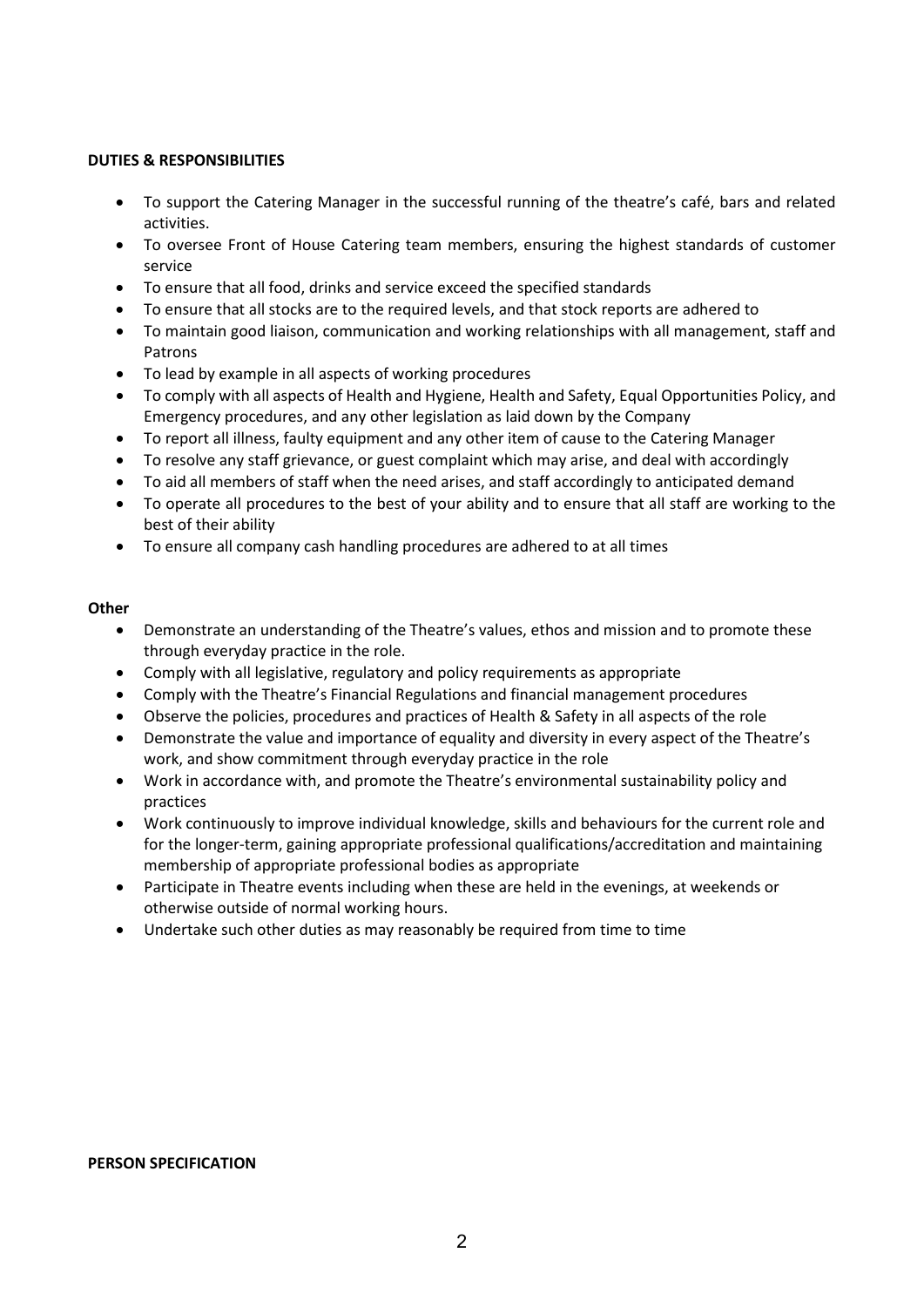|                           | <b>ESSENTIAL</b>                                                                                                                       | <b>DESIRABLE</b>                                                                         |
|---------------------------|----------------------------------------------------------------------------------------------------------------------------------------|------------------------------------------------------------------------------------------|
| <b>SKILLS / ABILITIES</b> | Excellent customer service skills<br>Problem solving                                                                                   |                                                                                          |
| <b>KNOWLEDGE</b>          | A thorough understanding of<br>hospitality and catering processes<br>Use of standard catering<br>equipment, including EPOS<br>systems, |                                                                                          |
| <b>QUALIFICATIONS</b>     | At least two years demonstrable<br>hospitality experience                                                                              | Recognised industry<br>qualifications in hospitality or<br>customer service<br>First aid |
| <b>EXPERIENCE</b>         | Senior roles in hospitality or<br>catering                                                                                             |                                                                                          |
| PERSONAL QUALITIES        | Well-presented<br>Team player<br>Entrepreneurial<br>Sense of humour<br>Willingness to work evenings and<br>weekends                    |                                                                                          |

### **HOW TO APPLY**

Application is by completing the Job Application Form and optional CV and covering letter.

Please email your application to: mfield@yvonne-arnaud.co.uk

The Yvonne Arnaud Theatre encourages people from any background to apply for any of its current vacancies

We are committed to creating a team which is representative of our society and to bringing together those with a variety of skills and experiences, to help shape what we do and how we work.

We are particularly keen to hear from black, Asian and minority ethnic and disabled candidates. All disabled candidates who demonstrate that they meet the essential criteria for any of our positions will be invited for an interview.

**Data Protection** – If you apply for a job or work experience at the Yvonne Arnaud Theatre, we will need to collect certain personal data and special category data as part of your application. By providing information within your CV and covering letter, you are consenting to its use for the purpose of processing your application and assessing your suitability to the position applied for. If your application is unsuccessful, our policy is to delete/destroy the application six months after the closing date. If we feel that your details would be useful to keep for a longer period, should an appropriate position arise in the future, we will seek your permission to maintain these records for longer than six months.